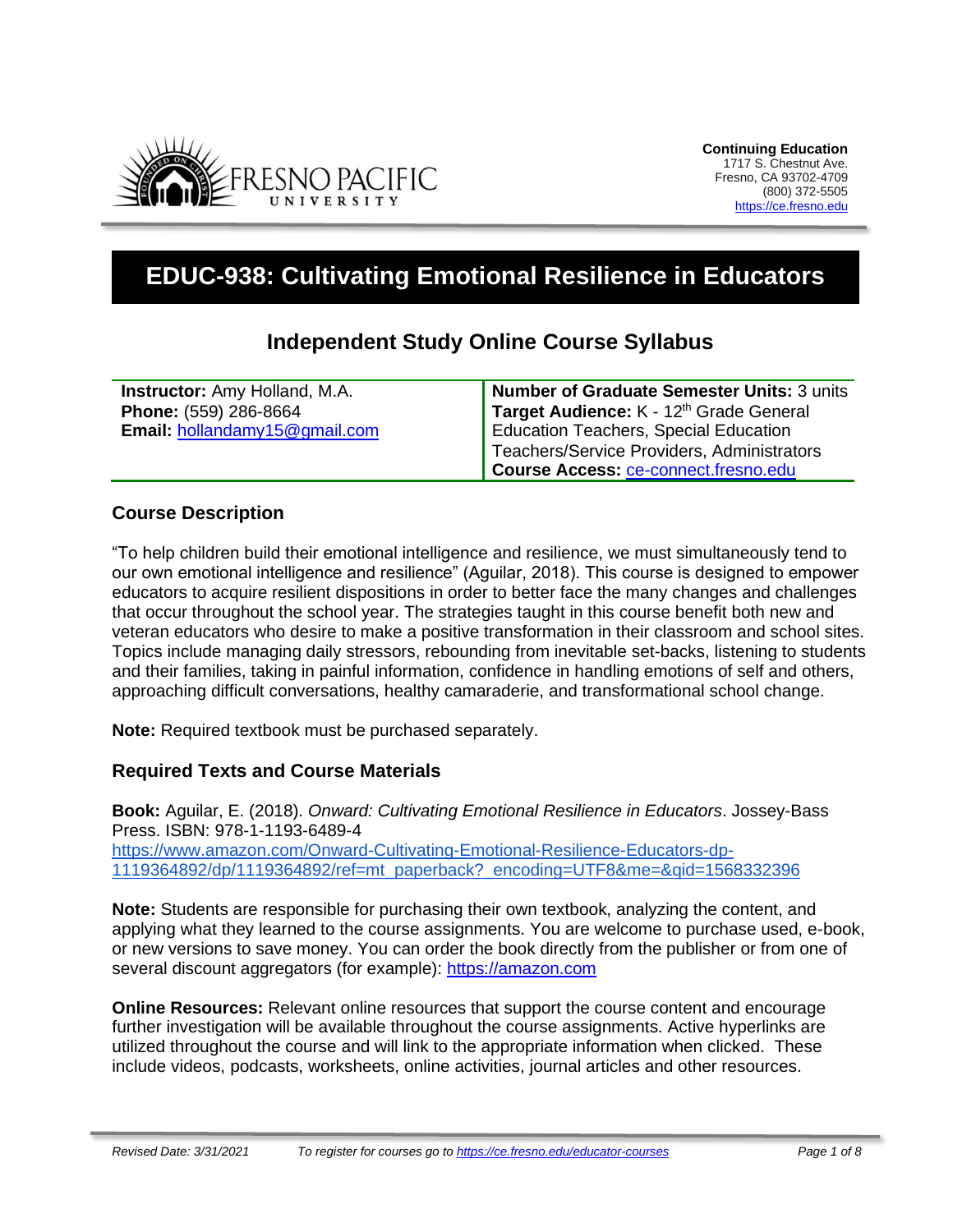**Moodle:** Moodle is a web-based learning management system used to support flexible teaching and learning in both face-to-face and distance courses (e-learning). [https://moodle.org](https://moodle.org/) //<https://moodle.org/demo> // [https://docs.moodle.org](https://docs.moodle.org/)

## **Course Dates**

Self-paced; students may enroll at any time and take up to one year, from the date of registration, to complete assignments. Students may complete assignments in no less than three weeks for a 3 unit course (one week per unit).

# **National Standards Addressed in This Course**

#### **National Board for Professional Teaching Standards (NBPTS)**

[\(http://www.nbpts.org/standards-five-core-propositions/\)](http://www.nbpts.org/standards-five-core-propositions/)

First published in 1989 and updated in 2016, *[What Teachers Should Know and Be Able to Do](http://www.accomplishedteacher.org/)* articulates the National Board's Five Core Propositions for teaching. The Five Core Propositions comparable to medicine's Hippocratic Oath — set forth the profession's vision for accomplished teaching. Together, the propositions form the basis of all National Board Standards and the foundation for National Board Certification. Course assignments have been designed so students can demonstrate excellence against these professional teaching standards whenever possible.

- Proposition 1: Teachers are committed to students and their learning
- Proposition 2: Teachers know the subject they teach and how to teach those subjects to students
- Proposition 3: Teachers are responsible for managing and monitoring student learning
- Proposition 4: Teachers think systematically about their practice and learn from experience
- Proposition 5: Teachers are members of learning communities

# **Continuing Education Student Learning Outcomes (CE-SLO)**

| CE-SLO 1            | Demonstrate proficient written communication by articulating a clear focus,<br>synthesizing arguments, and utilizing standard formats in order to inform and<br>persuade others, and present information applicable to targeted use. |
|---------------------|--------------------------------------------------------------------------------------------------------------------------------------------------------------------------------------------------------------------------------------|
| CE-SLO <sub>2</sub> | Demonstrate comprehension of content-specific knowledge and the ability to<br>apply it in theoretical, personal, professional, or societal contexts.                                                                                 |
| CE-SLO <sub>3</sub> | Reflect on their personal and professional growth and provide evidence of how<br>such reflection is utilized to manage personal and professional improvement.                                                                        |
| CE-SLO 4            | Apply critical thinking competencies by generating probing questions,<br>recognizing underlying assumptions, interpreting and evaluating relevant<br>information, and applying their understandings to the professional setting.     |
| CE-SLO 5            | Reflect on values that inspire high standards of professional and ethical<br>behavior as they pursue excellence in applying new learning to their chosen<br>field.                                                                   |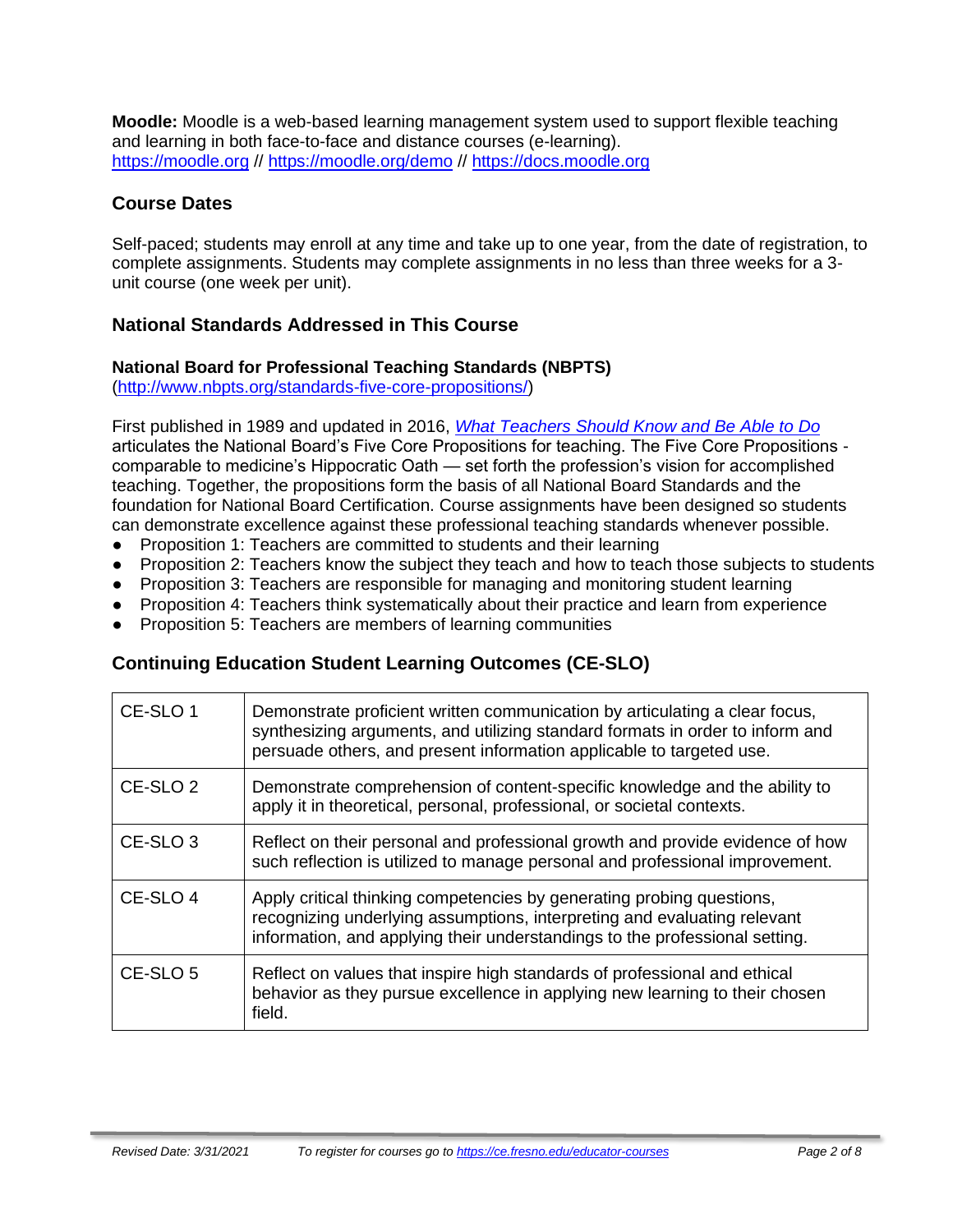| CE-SLO 6 | Identify information needed in order to fully understand a topic or task, organize<br>that information, identify the best sources of information for a given enguiry,<br>locate and critically evaluate sources, and accurately and effectively share that<br>information. |
|----------|----------------------------------------------------------------------------------------------------------------------------------------------------------------------------------------------------------------------------------------------------------------------------|
|----------|----------------------------------------------------------------------------------------------------------------------------------------------------------------------------------------------------------------------------------------------------------------------------|

# **Course Student Learning Outcomes (C-SLO)**

|                | <b>Student Learning Outcomes for This Course</b><br>By the end of this course student will be able to:                                            | <b>National Standards</b><br>Addressed* | <b>CE-SLO</b><br>Addressed** |
|----------------|---------------------------------------------------------------------------------------------------------------------------------------------------|-----------------------------------------|------------------------------|
| 1 <sub>1</sub> | Guide themselves and students to build their<br>emotional intelligence and resilience                                                             | <b>NBPTS 1, 2, 3</b>                    | CE 2, 3, 4, 5                |
| 2.             | Utilize tools to acquire a resilient disposition<br>in order to better face changes and<br>challenges in the workplace                            | NBPTS 4, 5                              | CE 2, 4, 5                   |
| 3.             | Apply learned concepts and strategies<br>regarding emotional resilience to make<br>positive transformations in their classroom<br>and school site | <b>NBPTS 1, 3, 4</b>                    | CE 1, 2, 3, 4, 5             |
|                | 4. Recognize commonly used strategies to<br>manage daily stressors and rebound from<br>inevitable set-backs                                       | <b>NBPTS4</b>                           | CE 1, 2, 5, 6                |
|                | 5. Evaluate the impact of emotional resilience<br>on their own teaching practices                                                                 | NBPTS 1, 3, 4, 5                        | CE 1, 2, 3, 5                |
| 6.             | Successfully approach difficult conversations<br>with students and their families by<br>implementing active listening strategies                  | <b>NBPTS 1, 3, 5</b>                    | CE 2, 4, 5                   |
| 7.             | Develop healthy camaraderie with co-<br>workers                                                                                                   | NBPTS <sub>5</sub>                      | CE 2, 3, 4, 5                |
| 8.             | Be better prepared to take in painful<br>information by building confidence in<br>handling emotions of self and others                            | <b>NBPTS 3, 4, 5</b>                    | CE 2, 4, 5                   |
| 9.             | Improve reflective and critical thinking skills                                                                                                   | NBPTS 1, 4                              | CE 1, 3, 4, 5                |

\* Please refer to the section on **National Standards Addressed in This Course**

\*\* Please refer to the section on **Continuing Education Program Student Learning Outcomes**

## **Topics, Assignments, and Activities**

| <b>Module</b><br><b>Module Title</b> | <b>Module Assignments and Activities</b>         | <b>Points</b><br><b>Possible</b><br>for Each<br><b>Assignment</b> |
|--------------------------------------|--------------------------------------------------|-------------------------------------------------------------------|
| <b>Welcome Module</b>                | Welcome Video<br>$\bullet$                       |                                                                   |
|                                      | <b>Course Syllabus</b>                           |                                                                   |
|                                      | <b>Introduce Yourself Forum</b>                  |                                                                   |
| Module $1 -$                         | Read Chapters 1 & 2 (Aguilar)                    |                                                                   |
| Habits &                             | 1.1 Assignment: Core Values                      | 50 pts                                                            |
| Dispositions 1 & 2                   | 1.2 Assignment: Strengths & Aptitudes Reflection | 75 pts                                                            |
|                                      | 1.3 Journal: Purposefulness & Acceptance         | 15 pts                                                            |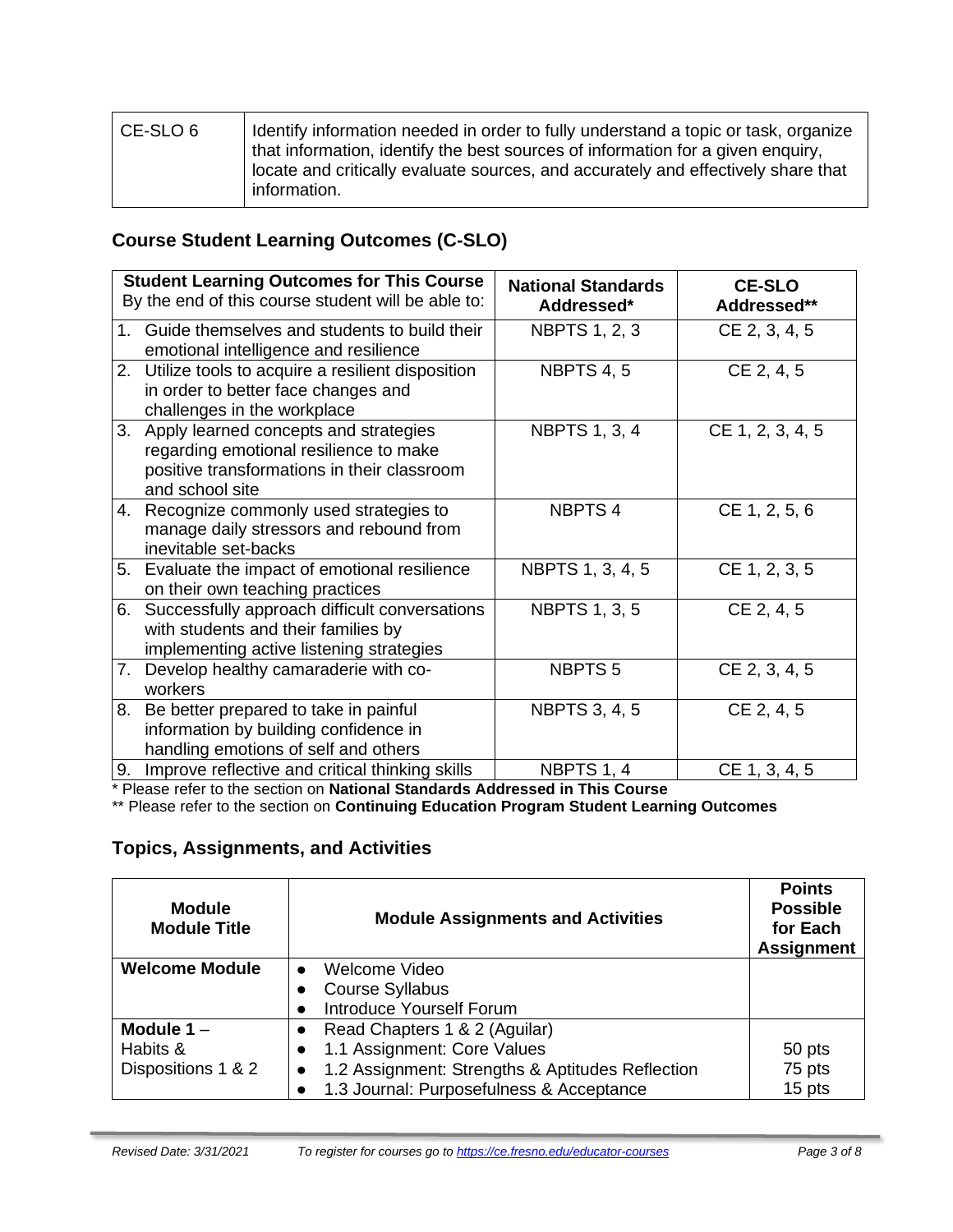| Module $2 -$         | Read Chapters 3 & 4 (Aguilar)<br>$\bullet$      |            |
|----------------------|-------------------------------------------------|------------|
| Habits &             | 2.1 Assignment: Visually Depicting a Life Story | 50 pts     |
| Dispositions 3 & 4   | 2.2 Assignment: Community Mapping<br>20 pts     |            |
|                      | 15 pts<br>2.3 Journal: Optimism & Empathy       |            |
| Module $3 -$         | Read Chapter 5 & 6 (Aguilar)<br>$\bullet$       |            |
| Habits &             | 3.1 Assignment: Project Humor (Interview)       | 30 pts     |
| Dispositions 5 & 6   | 3.2 Assignment: Self-Care Assessment            | 20 pts     |
|                      | 3.3 Journal: Humor & Positive Self-Perception   | 15 pts     |
| Module $4-$          | Read Chapter 7 & 8 (Aguilar)                    |            |
| Habits &             | 4.1 Assignment: Destination Postcard            | 30 pts     |
| Dispositions 7 & 8   | 4.2 Assignment: Six Ways to Forgive Someone     | $100$ pts  |
|                      | 4.3 Journal: Empowerment & Perspective          | 15 pts     |
| Module $5-$          | Read Chapter 9 & 10 (Aguilar)<br>$\bullet$      |            |
| Habits &             | 5.1 Forum: Play & Create Bank                   | 10 pts     |
| Dispositions 9 & 10  | 5.2 Assignment: Action Research                 | 75 pts     |
|                      | 5.3 Assignment: Discovering Creativity in Your  |            |
|                      | Community                                       | 30 pts     |
|                      | 5.4 Journal: Curiosity & Courage                | 15 pts     |
| Module $6-$          | Read Chapters 11 & 12 (Aguilar)                 |            |
| Habits &             | 6.1 Assignment: Tackle Your Complaints          | 30 pts     |
| Dispositions 11 & 12 | 6.2 Assignment: Exploring Attitudes Around      |            |
|                      | Celebration                                     | 50 pts     |
|                      | 6.3 Journal: Perseverance & Trust               | 15 pts     |
| Course Wrap-up-      | <b>Final Reflection Forum</b><br>$\bullet$      |            |
| Grading and          | <b>Course Evaluation</b>                        |            |
| Evaluation           | <b>Course Completion Checklist</b>              |            |
|                      | <b>Grade Request / Transcript Request</b>       |            |
|                      | <b>TOTAL POINTS</b>                             | 660 points |

## **Grading Policies, Rubrics, and Requirements for Assignments**

#### **Grading Policies**

- Assignments will be graded per criteria presented in the course rubrics.
- $A = 90-100\%$  and  $B = 80-89\%$ , (anything below 80% will not receive credit.)
- The discernment between an A or a B letter grade is at the discretion of the instructor based on the quality of work submitted (see course rubrics).
- Coursework falling below a B grade will be returned with further instructions.
- All assignments must be completed to receive a grade and are expected to reflect the quality that teacher-training institutions require of professional educators. If completed assignments do not meet this standard, students will be notified with further instructions from the instructor.

#### **Grading Rubrics**

| Grade | <b>Percent</b> | <b>Description</b> | <b>Rubric</b>                                                                                                                                                                        |
|-------|----------------|--------------------|--------------------------------------------------------------------------------------------------------------------------------------------------------------------------------------|
| A     | 90-100%        | Excellent          | Meets all course / assignment requirements with<br>significant evidence of subject mastery and<br>demonstration of excellent graduate level<br>professional development scholarship. |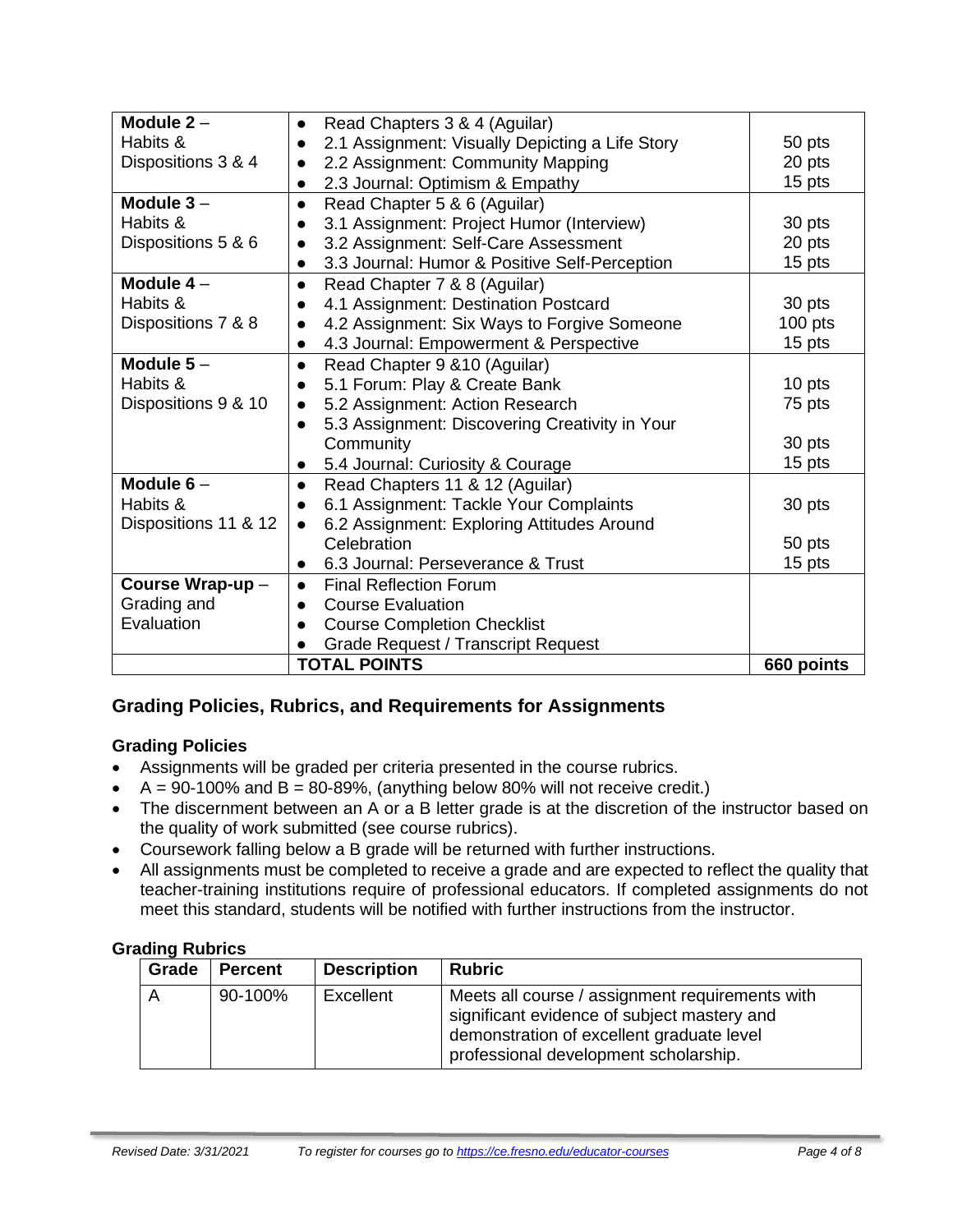| B         | 80-89%    | Very Good    | Adequately meets criteria for all course/assignment<br>requirements - demonstrates subject competency<br>with very good graduate level professional<br>development scholarship.                 |
|-----------|-----------|--------------|-------------------------------------------------------------------------------------------------------------------------------------------------------------------------------------------------|
| <b>NC</b> | Below 80% | Unacceptable | Does not meet the minimum criteria for all<br>course/assignment requirements and demonstrated<br>little, if any, evidence of acceptable graduate level<br>professional development scholarship. |

#### **Writing Requirements**

- **Superior:** Writing is clear, succinct, and reflects graduate level expectations. Clearly addresses all parts of the writing task. Maintains a consistent point of view and organizational structure. Includes relevant facts, details, and explanations.
- **Standard:** Writing is acceptable with very few mistakes in grammar and spelling. Addresses most parts of the writing task. Maintains a mostly consistent point of view and organizational structure. Includes mostly relevant facts, details, and explanations.
- **Sub-standard:** Writing contains noticeable mistakes in grammar and spelling. Does not address all parts of the writing task. Lacks a consistent point of view and organizational structure. May include marginally relevant facts, details, and explanations.

#### **Lesson Plan Requirements**

- **Superior:** Instructional goals and objectives clearly stated. Instructional strategies appropriate for learning outcome(s). Method for assessing student learning and evaluating instruction is clearly delineated and authentic. All materials necessary for student and teacher to complete lesson clearly listed.
- **Standard:** Instructional goals and objectives are stated but are not easy to understand. Some instructional strategies are appropriate for learning outcome(s). Method for assessing student learning and evaluating instruction is present. Most materials necessary for student and teacher to complete lesson are listed.
- **Sub-standard:** Instructional goals and objectives are not stated. Learners cannot tell what is expected of them. Instructional strategies are missing or strategies used are inappropriate. Method for assessing student learning and evaluating instruction is missing. Materials necessary for student and teacher to complete lesson are missing.

## **Instructor/Student Contact Information**

Throughout the course participants will be communicating with the instructor and their classmates on a regular basis using asynchronous discussion forums. Students are provided with instructor contact information in the event they want to make email or phone contact. In addition, students are encouraged to email or phone the instructor at any time. Students will also receive feedback on the required assignments as they are submitted.

## **Forums**

Participation is an important expectation of this course and all online courses. Online discussions promote reflection and analysis while allowing students to appreciate and evaluate positions that others express. While students may not be engaging with the same students throughout this course, they will be expected to offer comments, questions, and replies to the discussion question whenever possible. The faculty role in the discussion forum is that of an observer and facilitator.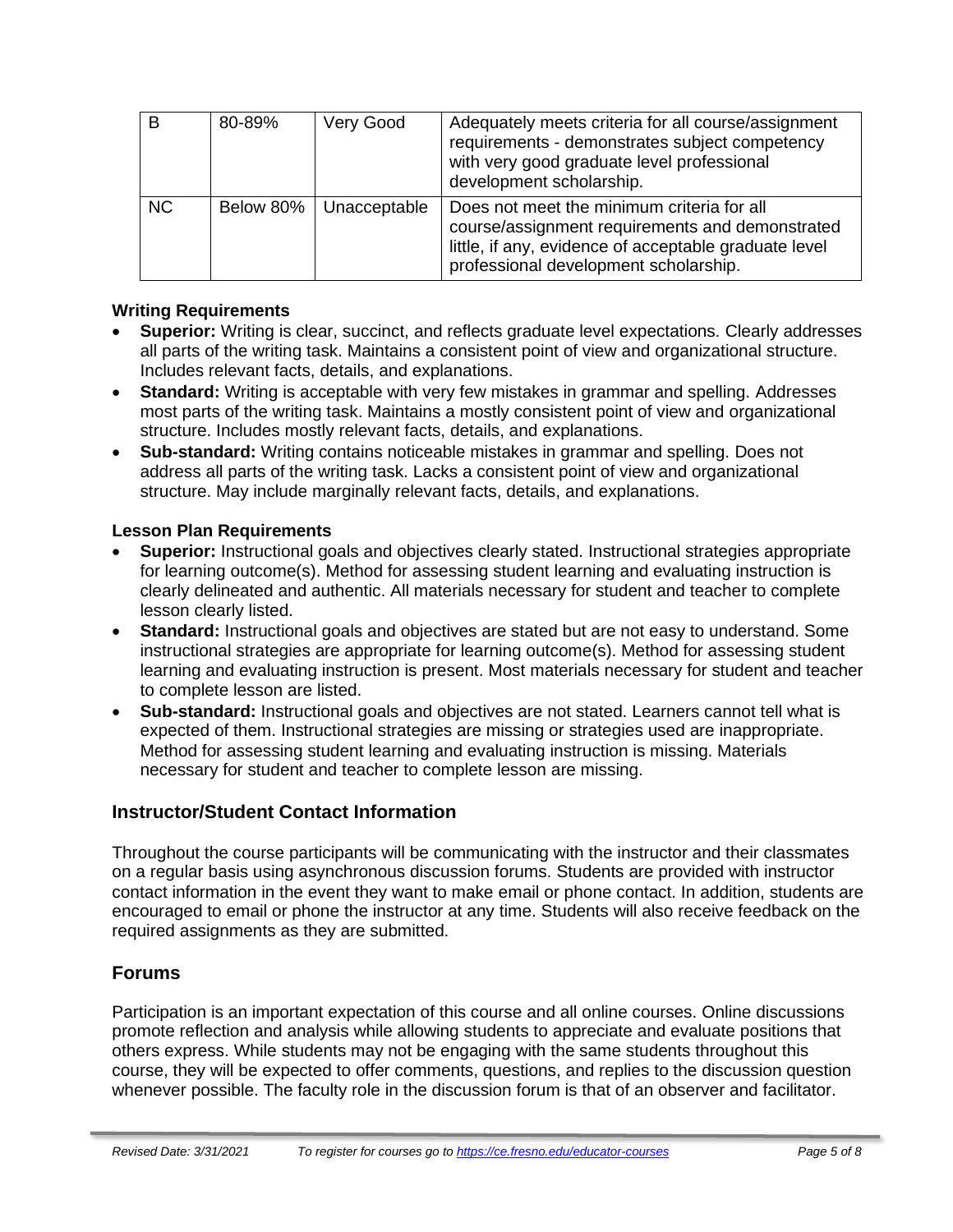## **Coursework Hours**

Based on the Carnegie Unit standard, a unit of graduate credit measures academic credit based on the number of hours the student is engaged in learning. This includes all time spent on the course: reading the textbook, watching videos, listening to audio lessons, researching topics, writing papers, creating projects, developing lesson plans, posting to discussion boards, etc. Coursework offered for FPU Continuing Education graduate credit adheres to 45 hours per semester unit for the 900-level courses. Therefore, a student will spend approximately 135 hours on a typical 3-unit course.

## **Services for Students with Disabilities**

Students with disabilities are eligible for reasonable accommodations in their academic work in all classes. In order to receive assistance, the student with a disability must provide the Academic Support Center with documentation, which describes the specific disability. The documentation must be from a qualified professional in the area of the disability (i.e. psychologist, physician or educational diagnostician). Students with disabilities should contact the Academic Support Center to discuss academic and other needs as soon as they are diagnosed with a disability. Once documentation is on file, arrangements for reasonable accommodations can be made. For more information and for downloadable forms, please go to [https://www.fresno.edu/students/academic](https://www.fresno.edu/students/academic-support/services-students-disabilities)[support/services-students-disabilities.](https://www.fresno.edu/students/academic-support/services-students-disabilities)

## **Plagiarism and Academic Honesty**

All people participating in the educational process at Fresno Pacific University are expected to pursue honesty and integrity in all aspects of their academic work. Academic dishonesty, including plagiarism, will be handled per the procedures set forth in the Fresno Pacific University Catalogue <https://www.fresno.edu/students/registrars-office/academic-catalogs>

# **Technology Requirements**

To successfully complete the course requirements, course participants will need Internet access, can send and receive email, know how to manage simple files in a word processing program, and have a basic understanding of the Internet. Please remember that the instructor is not able to offer technical support. If you need technical support, please contact your Internet Service Provider.

**Moodle:** This course will be delivered totally online. Moodle is a learning management system that provides students access to online resources, documents, graded assignments, quizzes, discussion forums, etc. Moodle is easy to learn and has a friendly user interface. To learn more about Moodle, go to [https://docs.moodle.org/33/en/Student\\_FAQ.](https://docs.moodle.org/33/en/Student_FAQ) There are also some student tutorials on the Center for Online Learning website at Fresno Pacific University - [https://col.fresno.edu/student.](https://col.fresno.edu/student)

**Moodle Site Login and Passwords:** Students will need to have internet access to log onto [https://ce-connect.fresno.edu.](https://ce-connect.fresno.edu/) The username and password numbers for Moodle access will be sent to you by the university using the email address you submitted at the time of registration. The instructor will then contact you with a welcome communication. If you need help with your username and password recovery, please contact the Continuing Education office at (800) 372- 5505 or (559) 453-2000 during regular office hours - Mon-Fri 8:00 am to 5:00 pm. or email them at [prof.dev@fresno.edu.](mailto:prof.dev@fresno.edu)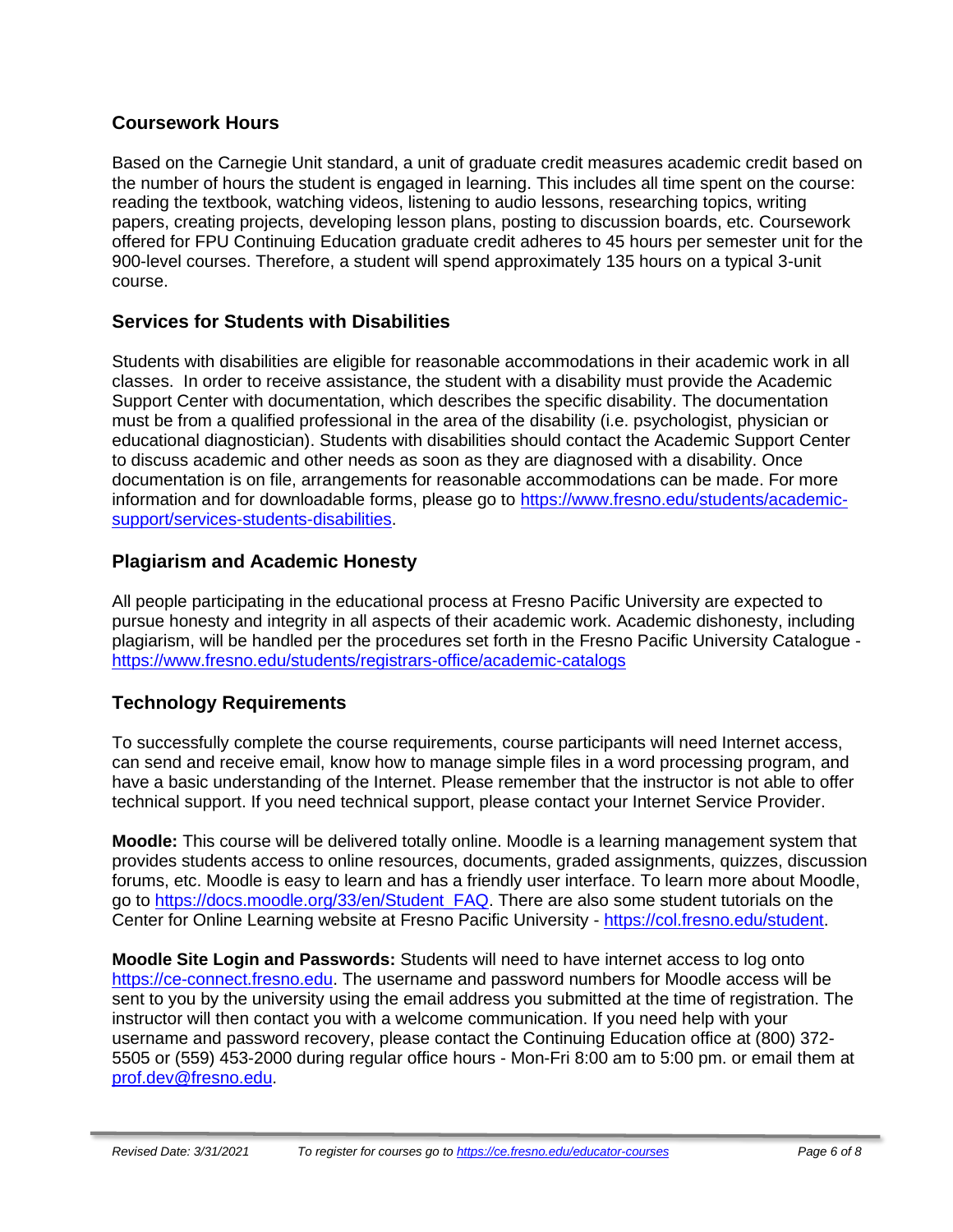**Getting Help with Moodle:** If you need help with Moodle, please contact the Center for Online Learning (COL), by telephone or the website. Help by phone (559) 453-3460 is available Mon-Thurs 8:00 am to 8:00 pm and on Fridays from 8:00 am to 5:00 pm, or by filling out a "Request Services" form at [https://col.fresno.edu/contact/request-services.](https://col.fresno.edu/contact/request-services) Please identify that you are with the "School = Continuing Education".

# **Final Course Grade and Transcripts**

When all work for the course has been completed, students will need to logon to the Continuing Education website [\(https://ce.fresno.edu/my-account\)](https://ce.fresno.edu/my-account) and "Request Final Grade". Once the instructor receives the requests and submits the grade online, students may log back in to view their Final Grade Report or order transcripts online. Please allow at least two weeks for the final grade to be posted. For more information, see the Continuing Education Policies and Procedures at [https://ce.fresno.edu/ce-policies-and-procedures.](https://ce.fresno.edu/ce-policies-and-procedures)

## **University Policies and Procedures**

Students are responsible for becoming familiar with the information presented in the Academic Catalog and for knowing and observing all policies and procedures related to their participation in the university community. A summary of university policies may be found on the university website at [https://www.fresno.edu/students/registrars-office/academic-catalogs.](https://www.fresno.edu/students/registrars-office/academic-catalogs)

# **Fresno Pacific University Student Learning Outcomes (FPU-SLO)**

| FPU-SLO 1            | <b>Student Learning Outcomes Oral Communication: Students will exhibit</b>         |
|----------------------|------------------------------------------------------------------------------------|
|                      | clear, engaging, and confident oral communication – in both individual and         |
|                      | group settings – and will critically evaluate content and delivery components.     |
| FPU-SLO <sub>2</sub> | Written Communication: Students will demonstrate proficient written                |
|                      | communication by articulating a clear focus, synthesizing arguments, and           |
|                      | utilizing standard formats in order to <i>inform</i> and persuade others.          |
| FPU-SLO <sub>3</sub> | <b>Content Knowledge: Students will demonstrate comprehension of content-</b>      |
|                      | specific knowledge and the ability to apply it in theoretical, personal,           |
|                      | professional, or societal contexts.                                                |
| FPU-SLO 4            | Reflection: Students will reflect on their personal and professional growth and    |
|                      | provide evidence of how such reflection is utilized to manage personal and         |
|                      | vocational improvement.                                                            |
| FPU-SLO <sub>5</sub> | Critical Thinking: Students will apply critical thinking competencies by           |
|                      | generating probing questions, recognizing underlying assumptions,                  |
|                      | interpreting and evaluating relevant information, and applying their               |
|                      | understandings to new situations.                                                  |
| FPU-SLO 6            | Moral Reasoning: Students will <i>identify</i> and apply moral reasoning and       |
|                      | ethical decision-making skills, and articulate the norms and principles            |
|                      | underlying a Christian worldview.                                                  |
| FPU-SLO <sub>7</sub> | Service: Students will <i>demonstrate</i> service and reconciliation as a way of   |
|                      | leadership.                                                                        |
| FPU-SLO 8            | Cultural and Global Perspective: Students will <i>identify</i> personal, cultural, |
|                      | and global perspectives and will employ these perspectives to evaluate             |
|                      | complex systems.                                                                   |
| FPU-SLO <sub>9</sub> | Quantitative Reasoning: Students will accurately compute calculations and          |
|                      | symbolic operations and explain their use in a field of study.                     |
|                      |                                                                                    |